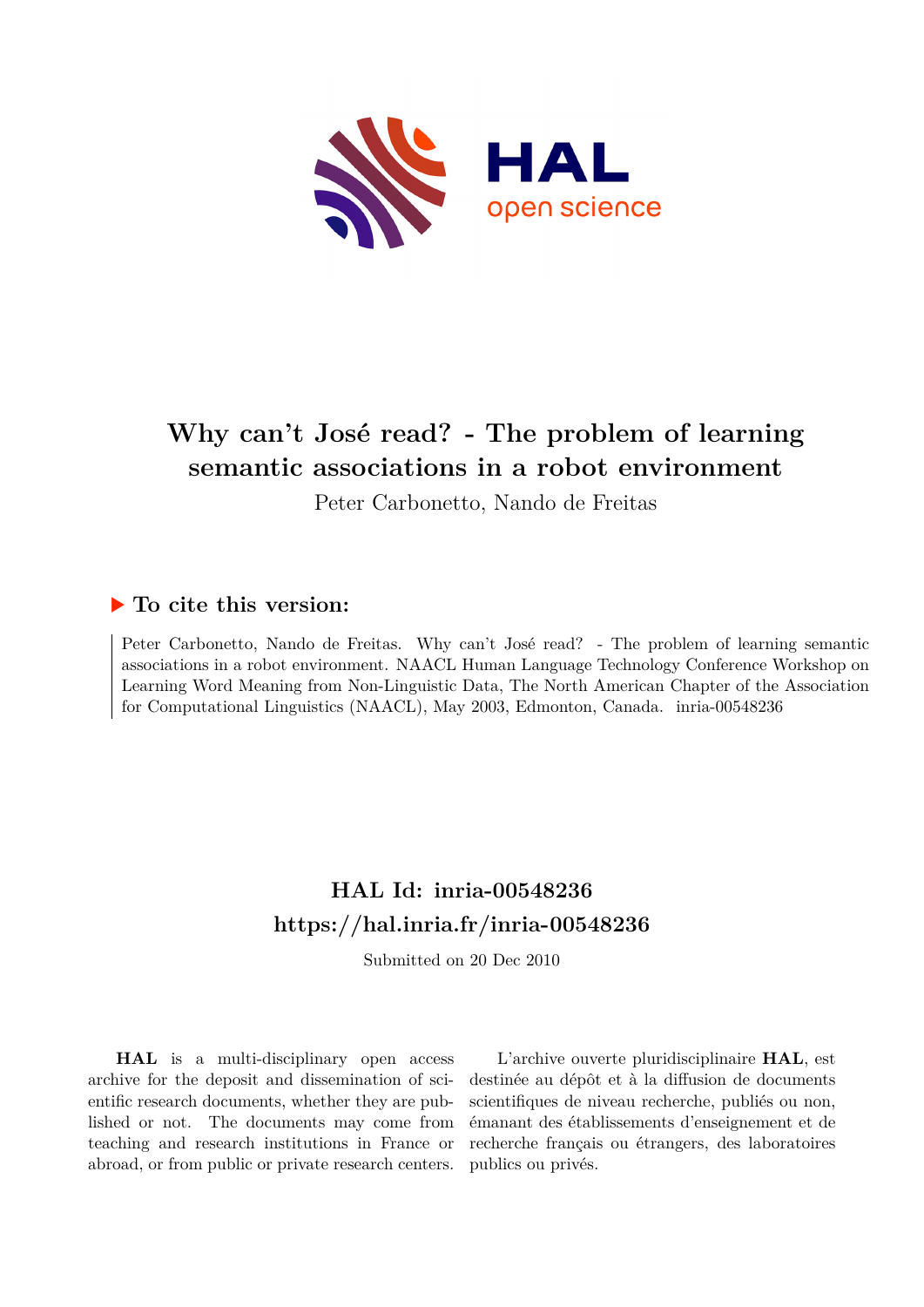## **Why can't Jose´ read? The problem of learning semantic associations in a robot environment**

**Peter Carbonetto** Department of Computer Science University of British Columbia pcarbo@cs.ubc.ca

**Nando de Freitas** Department of Computer Science University of British Columbia nando@cs.ubc.ca

### **Abstract**

We study the problem of learning to recognise objects in the context of autonomous agents. We cast object recognition as the process of attaching meaningful concepts to specific regions of an image. In other words, given a set of images and their captions, the goal is to segment the image, in either an intelligent or naive fashion, then to find the proper mapping between words and regions. In this paper, we demonstrate that a model that learns spatial relationships between individual words not only provides accurate annotations, but also allows one to perform recognition that respects the real-time constraints of an autonomous, mobile robot.

## **1 Introduction**

In writing this paper we hope to promote a discussion on the design of an autonomous agent that learns semantic associations in its environment or, more precisely, that learns to associate regions of images with discrete concepts. When an image region is labeled with a concept in an appropriate and consistent fashion, we say that the object has been *recognised* (Duygulu et al., 2002). We use our laboratory robot, José (Elinas et al., 2002), as a prototype, but the ideas presented here extend to a wide variety of settings and agents.

Before we proceed, we must elucidate on the requirements for achieving semantic learning in an autonomous agent context.

Primarily, we need a model that learns associations between objects given a set of images paired with user input. Formally, the task is to find a function that separates the space of image patch descriptions into  $n_w$  semantic concepts, where  $n_w$  is the total number of concepts in the



Figure 1: *The image on the left is Jose´ (Elinas et al., 2002), the mobile robot we used to collect the image data. The images on the right are examples the robot has captured while roaming in the lab, along with labels used for training. We depict image region annotations in later figures, but we emphasize that the robot receives only the labels as input for training. That is, the robot does not know what words correspond to the image regions.*

training set (from now on we use the word "patch" to refer to a contiguous region in an image). These supplied concepts could be in the form of text captions, speech, or anything else that might convey semantic information. For the time being, we restrict the set of concepts to English nouns (e.g. "face", "toothbrush", "floor"). See Figure 1 for examples of images paired with captions composed of nouns. Despite this restriction, we still leave ourselves open to a great deal of ambiguity and uncertainty, in part because objects can be described at several different levels of specificity, and at the same level using different words (e.g. is it "sea", "ocean", "wave" or "water"?). Ideally, one would like to impose a hierarchy of lexical concepts, as in WordNet (Fellbaum, 1998). We have yet to explore WordNet for our proposed framework,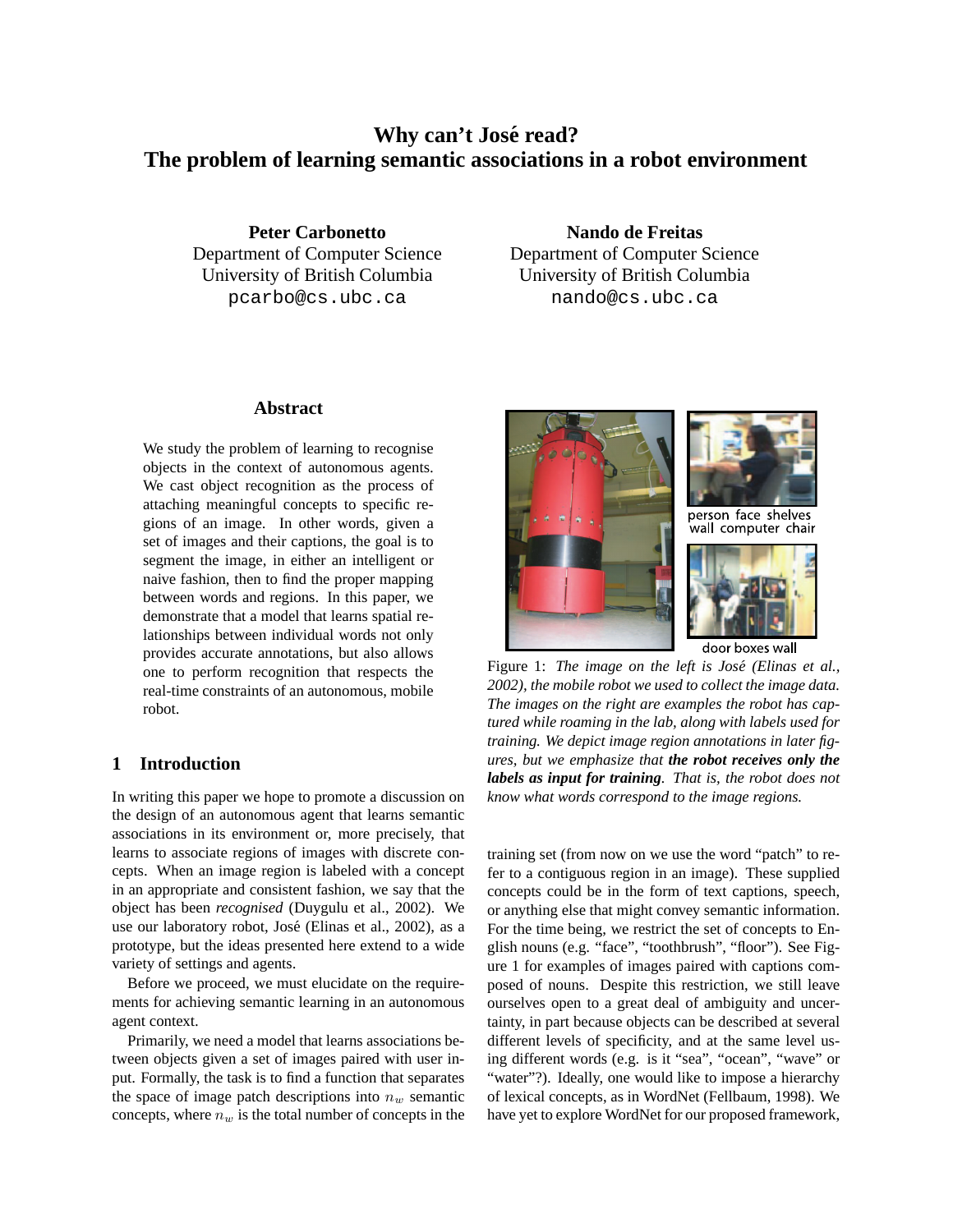though it has been used successfully for image clustering (Barnard et al., 2001; Barnard et al., 2002).

Image regions, or patches, are described by a set of low-level features such as average and standard deviation of colour, average oriented Gabor filter responses to represent texture, and position in space. The set of patch descriptions forms an  $n_f$ -dimensional space of real numbers, where  $n_f$  is the number of features. Even complex low-level features are far from adequate for the task of classifying patches as objects — at some point we need to move to representations that include high-level information. In this paper we take a small step in that direction since our model learns spatial relations between concepts.

Given the uncertainty regarding descriptions of objects and their corresponding concepts, we further require that the model be probabilistic. In this paper we use Bayesian techniques to construct our object recognition model.

Implicitly, we need a thorough method for decomposing an image into conceptually contiguous regions. This is not only non-trivial, but also impossible without considering semantic associations. This motivates the segmentation of images and learning associations between patches and words as tightly coupled processes.

The subject of segmentation brings up another important consideration. A good segmentation algorithm such as Normalized Cuts (Shi and Malik, 1997) can take on the order of a minute to complete. For many real-time applications this is an unaffordable expense. It is important to abide by real-time constraints in the case of a mobile robot, since it has to simultaneously recognise and negotiate obstacles while navigating in its environment. Our experiments suggest that the costly step of a decoupled segmentation can be avoided without imposing a penalty to object recognition performance.

Autonomous semantic learning must be considered a supervised process or, as we will see later on, a partiallysupervised process since the associations are made from the perspective of humans. This motivates a second requirement: a system for the collection of data, ideally in an on-line fashion. As mentioned above, user input could come in the form of text or speech. However, the collection of data for supervised classification is problematic and time-consuming for the user overseeing the autonomous agent, since the user is required to tediously feed the agent with self-annotated regions of images. If we relax our requirement on training data acquisition by requesting captions at an image level, not at a patch level, the acquisition of labeled data is suddenly much less challenging. Throughout this paper, we use manual annotations purely for testing only — we emphasize that the training data includes *only* the labels paired with images.

We are no longer exploring object recognition as a strict classification problem, and we do so at a cost since we are no longer blessed with the exact associations between image regions and nouns. As a result, the learning problem is now unsupervised. For a single training image and a particular word token, we must now learn both the probability of generating that word given an object description and the correct association to one of the regions with the image. Fortunately, there is a straightforward parallel between our object recognition formulation and the statistical machine translation problem of building a lexicon from an aligned bitext (Brown et al., 1993; Al-Onaizan et al., 1999). Throughout this paper, we reason about object recognition with this analogy in mind (Duygulu et al., 2002).

What other requirements should we consider? Since our discussion involves autonomous agents, we should pursue a dynamic data acquisition model. We can consider the problem of learning an object recognition model as an on-line conversation between the robot and the user, and it follows the robot should be able to participate. If the agent ventures into "unexplored territory", we would like it to make unprompted requests for more assistance. One could use active learning to implement a scheme for requesting user input based on what information would be most valuable to classification. This has yet to be explored for object recognition, but it has been applied to the related domain of image retrieval (Tong and Chang, 2001). Additionally, the learning process could be coupled with reinforcement — in other words, the robot could offer hypotheses for visual input and await feedback from user.

In the next section, we outline our proposed contextual translation model. In Section 3, we weigh the merits of several different error measures for the purposes of evaluation. The experimental results on the robot data are given in Section 4. We leave discussion of results and future work to the final section of this paper.



Figure 2: *The alignment variables represent the correspondences between label words and image patches. In this example, the correct association is*  $a_{n2} = 4$ *.* 

## **2 A contextual translation model for object recognition**

In this paper, we cast object recognition as a machine translation problem, as originally proposed in (Duygulu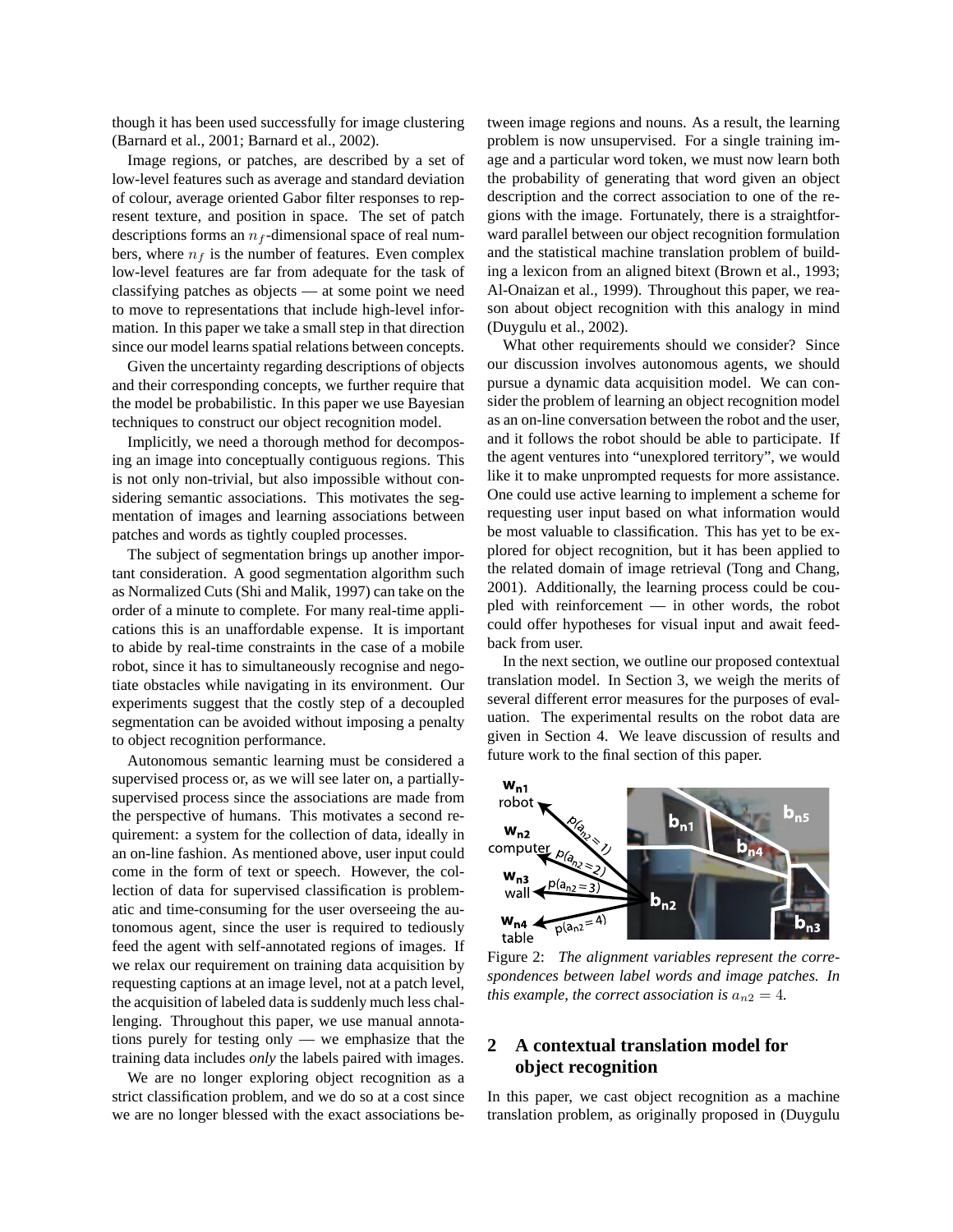et al., 2002). Essentially, we translate patches (regions of an image) into words. The model acts as a *lexicon*, a dictionary that predicts one representation (words) given another representation (patches). First we introduce some notation, and then we build a story for our proposed probabilistic translation model.

We consider a set of  $N$  images paired with their captions. Each training example  $n$  is composed of a set of patches  $\{b_{n1},...,b_{nM_n}\}$  and a set of words  $\{w_{n1},...,w_{nL_n}\}\$ .  $M_n$  is the number of patches in image n and  $L_n$  is the number of words in the image's caption. Each  $b_{nj}$   $\in \mathbb{R}^{n_f}$  is a vector containing a set of feature values representing colour, texture, position, *etc*, where  $n_f$  is the number of features. For each patch  $b_{nj}$ , our objective is to align it to a word from the attached caption. We represent this unknown association by a variable  $a_{ni}$ , such that  $a_{nj}^i = 1$  if  $b_{nj}$  translates to  $w_{ni}$ ; otherwise,  $a_{nj}^i = 0$ . Therefore,  $p(a_{nj}^i) \triangleq p(a_{nj} = i)$  is the probability that patch  $b_{nj}$  is aligned with word  $w_{ni}$  in document n. See Figure 2 for an illustration.  $n_w$  is the total number of word tokens in the training set.

We construct a joint probability over the translation parameters and latent alignment variables in such a way that maximizing the joint results in what we believe should be the best object recognition model (keeping in mind the limitations placed by our set of features!). Without loss of generality, the joint probability is

$$
p(\mathbf{b}, \mathbf{a}|\mathbf{w}) = \prod_{n=1}^{N} \prod_{j=1}^{M_n} p(a_{nj}|a_{n,1:j-1}, b_{n,1:j-1}, \mathbf{w}_n, \theta)
$$

$$
\times p(b_{nj}|a_{n,1:j}, b_{n,1:j-1}, \mathbf{w}_n, \theta) \quad (1)
$$

where  $w_n$  denotes the set of words in the *n*th caption,  $a_{n,1:j-1}$  is the set of latent alignments 1 to  $j-1$  in image  $n, b_{n,1:j-1}$  is the set of patches 1 to  $j-1$ , and  $\theta$  is the set of model parameters.

Generally speaking, alignments between words and patches depend on all the other alignments in the image, simply because objects are not independent of each other. These dependencies are represented explicitly in equation 1. However, one usually assumes  $p(a_{nj}|a_{n,1:j-1}, b_{n,1:j-1}, \mathbf{w_n}, \theta) = p(a_{nj} = i | \mathbf{w_n}, \theta)$  to guarantee tractability. In this paper, we relax the independence assumption in order to exploit spatial context in images and words. We allow for interactions between neighbouring image annotations through a pairwise Markov random field (MRF). That is, the probability of a patch being aligned to a particular word depends on the word assignments of adjacent patches in the image. It is reasonable to make the assumption that given the alignment for a particular patch, translation probability is independent from the other patch-word alignments. A simplified version of the graphical model for illustrative purposes is shown in Figure 3.



Figure 3: *The graphical model for a simple set with one document. The shaded circles are the observed nodes (i.e. the data). The white circles are unobserved variables of the model parameters. Lines represent the undirected dependencies between variables. The potential* ψ *controls the consistency between annotations, while the potentials*  $\phi_{ni}$  *represent the patch-to-word translation probabilities.* 

In Figure 3, the potentials  $\phi_{nj} \triangleq p(b_{nj} |w^*)$  are the patch-to-word translation probabilities, where  $w^*$ denotes a particular word token. We assign a Gaussian distribution to each word token, so  $p(b_{nj}|w^*)$  =  $\mathcal{N}(b_{ni}; \mu_{w^*}, \Sigma_{w^*})$ . The potential  $\psi(a_{ni}, a_{nk})$  encodes the compatibility of the two alignments,  $a_{nj}$  and  $a_{nk}$ . The potentials are the same for each image. That is, we use a single  $W \times W$  matrix  $\psi$ , where W is the number of word tokens. The final joint probability is a product of the translation potentials and the inter-alignment potentials:

$$
p(\mathbf{b}, \mathbf{a}|\mathbf{w}) = \prod_{n=1}^{N} \frac{1}{Z_n} \left\{ \prod_{j=1}^{M_n} \prod_{i=1}^{L_n} [\mathcal{N}(b_{nj}; \mu_{w^*}, \Sigma_{w^*}) \delta_{w^*}(w_{ni})]^{a_{nj}^i}
$$

$$
\times \prod_{(r,s) \in \mathcal{C}_n} \prod_{i=1}^{L_n} \prod_{j=1}^{L_n} [\psi(w^*, w^{\diamond}) \delta_{w^*}(w_{ni}) \delta_{w^{\diamond}}(w_{nj})]^{a_{nr}^i \times a_{ns}^j} \right\}
$$

where  $\delta_{w^*}(w_{ni}) = 1$  if the *i*th word in the *n*th caption is the word  $w^*$ ; otherwise, it is 0.

To clarify the unsupervised model described up to this point, it helps to think in terms of counting wordto-patch alignments for updating the model parameters. Loosely speaking, we update the translation parameters  $\mu_{w^*}$  and  $\Sigma_{w^*}$  by counting the number of times particular patches are aligned with word  $w^*$ . Similarly, we update  $\psi(w^*, w^{\diamond})$  by counting the number of times the word tokens  $w^*$  and  $w^{\diamond}$  are found in adjacent patch alignments. We normalize the latter count by the overall alignment frequency to prevent counting alignment frequencies twice.

In addition, we use a hierarchical Bayesian scheme to provide regularised solutions and to carry out automatic feature weighting or selection (Carbonetto et al., 2003).

In summary, our learning objective is to find good values for the unknown model parameters  $\theta \triangleq {\mu, \Sigma, \psi, \tau}$ ,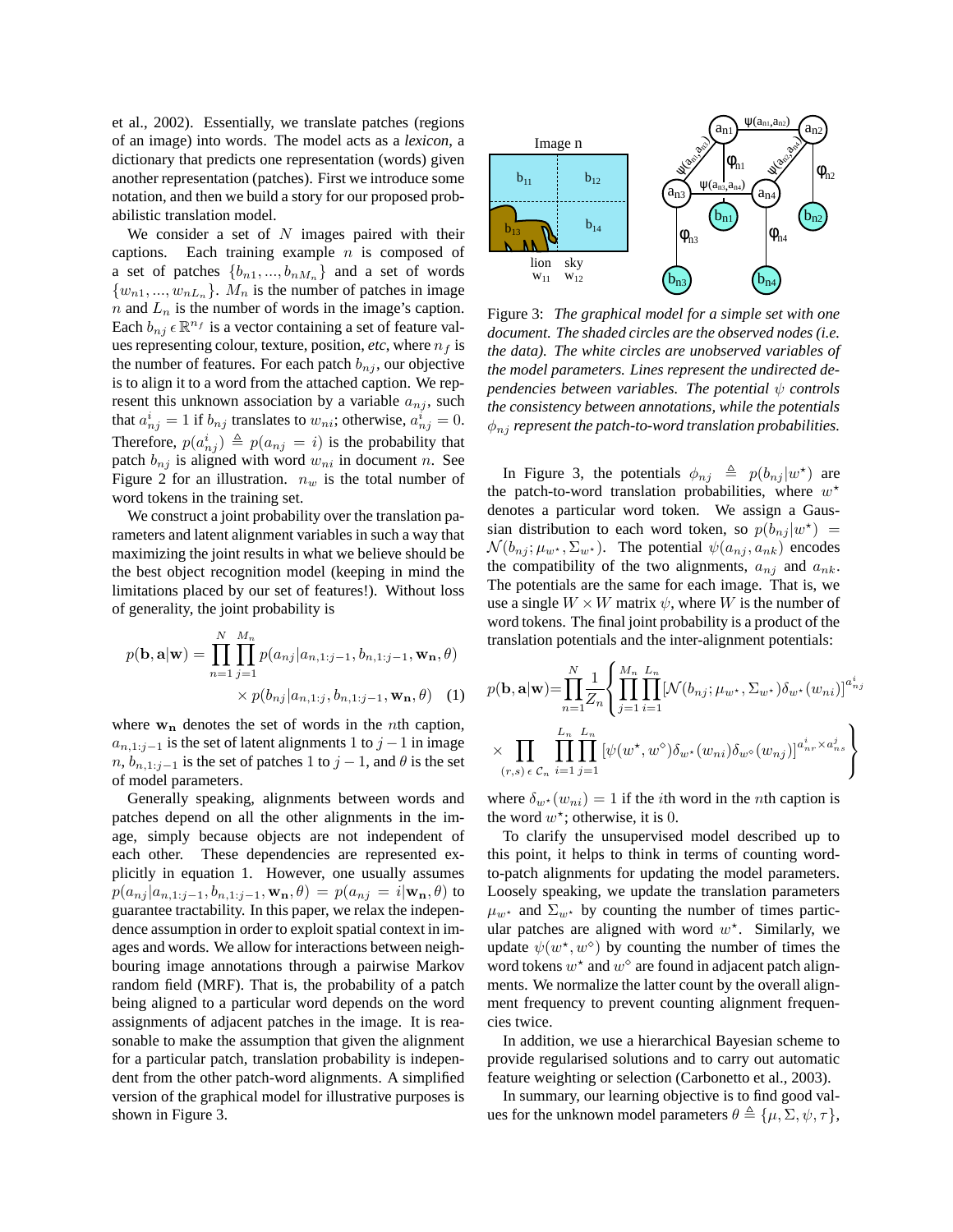where  $\mu$  and  $\Sigma$  are the means and covariances of the Gaussians for each word,  $\psi$  is the set of alignment potentials and  $\tau$  is the set of shrinkage hyper-parameters for feature weighting. For further details on how to compute the model parameters using approximate EM and loopy belief propagation, we refer the reader to (Carbonetto et al., 2003; Carbonetto and de Freitas, 2003)

#### **3 Evaluation metric considerations**

Before we discuss what makes a good evaluation metric, it will help if we answer this question: "what makes a good image annotation?" As we will see, there is no straightforward answer.



Figure 4: *Examples of images which demonstrate that the importance of concepts has little or no relation to the area these concepts occupy. On the left, "polar bear" is at least pertinent as "snow" even though it takes up less area in the image. In the photograph on the right, "train" is most likely the focus of attention.*

It is fair to say that certain concepts in an image are more prominent than others. One might take the approach that objects that consume the most space in an image are the most important, and this is roughly the evaluation criterion used in previous papers (Carbonetto et al., 2003; Carbonetto and de Freitas, 2003). Consider the image on the left in Figure 4. We claim that "polar bear" is at least as important as snow. There is an easy way to test this assertion – pretend the image is annotated either entirely as "snow" or entirely as "polar bear". In our experience, people find the latter annotation as appealing, if not more, than the former. Therefore, one would conclude that it is better to weight all concepts equally, regardless of size, which brings us to the image on the right. If we treat all words equally, having many words in a single label obfuscates the goal of getting the most important concept,"train", correct.

Ideally, when collecting user-annotated images for the purpose of evaluation, we should tag each word with a weight to specify its prominence in the scene. In practice, this is problematic because different users focus their attention on different concepts, not to mention the fact that it is an burdensome task.

For lack of a good metric, we evaluate the proposed translation models using two error measures. *Error measure 1* reports an error of 1 if the model annotation with the highest probability results in an incorrect patch annotation. The error is averaged over the number of patches in each image, and then again over the number of images in the data set. *Error measure 2* is similar, only we average the error over the patches corresponding to word (according to the manual annotations). The equations are given by

$$
E.m. 1 \triangleq \frac{1}{N} \sum_{n=1}^{N} \frac{1}{M_n} \sum_{j=1}^{M_n} (1 - \delta_{\tilde{a}_{nj}}(\hat{a}_{nj})) \tag{2}
$$

$$
E.m. 2 \triangleq \frac{1}{N} \sum_{n=1}^{N} \frac{1}{L_n} \sum_{i=1}^{L_n} \frac{1}{|\mathcal{P}_{ni}|} \sum_{j}^{\mathcal{P}_{ni}} (1 - \delta_{\tilde{a}_{nj}}(\hat{a}_{nj})) \quad (3)
$$

where  $P_{ni}$  is the set of patches in image n that are manually-annotated using word i,  $\hat{a}_{nj}$  is the model alignment with the highest probability,  $\tilde{a}_{nj}$  is the provided "true" annotation, and  $\delta_{\tilde{a}_{ni}}(\hat{a}_{ni})$  is 1 if  $\tilde{a}_{ni} = \hat{a}_{ni}$ .

Our intuition is that the metric where we weight all concepts equally, regardless of size, is better overall. As we will see in the next section, our translation models do not perform as well under this error measure. This is due to the fact that the joint probability shown in equation 1 maximises the first error metric, not the second. Since the agent cannot know the true annotations beforehand, it is difficult to construct a model that maximises the second error measure, but we are currently pursuing approximations to this metric.

### **4 Experiments**

We built a data set by having José the robot roam around the lab taking pictures, and then having laboratory members create captions for the data using a consistent set of words. For evaluation purposes, we manually annotated the images. The *robomedia* data set is composed of 107 training images and 43 test images  $1$ . The training and test sets contain a combined total of 21 word tokens. The word frequencies in the labels and manual annotations are shown in figure 5.

In our experiments, we consider two scenarios. In the first, we use Normalized Cuts (Shi and Malik, 1997) to segment the images into distinct patches. In the second scenario, we take on the object recognition task without the aid of a sophisticated segmentation algorithm, and instead construct a uniform grid of patches over the image. Examples of different segmentations are shown along with the anecdotal results in Figure 8. For the crude segmentation, we used patches of height and width approximately 1/6th the size of the image. We found that smaller patches introduced too much noise to the features and resulted in poor test performance, and larger patches contained too many objects at once. In future work, we

<sup>&</sup>lt;sup>1</sup>Experiment data and Matlab code are available at http://www.cs.ubc.ca/˜pcarbo.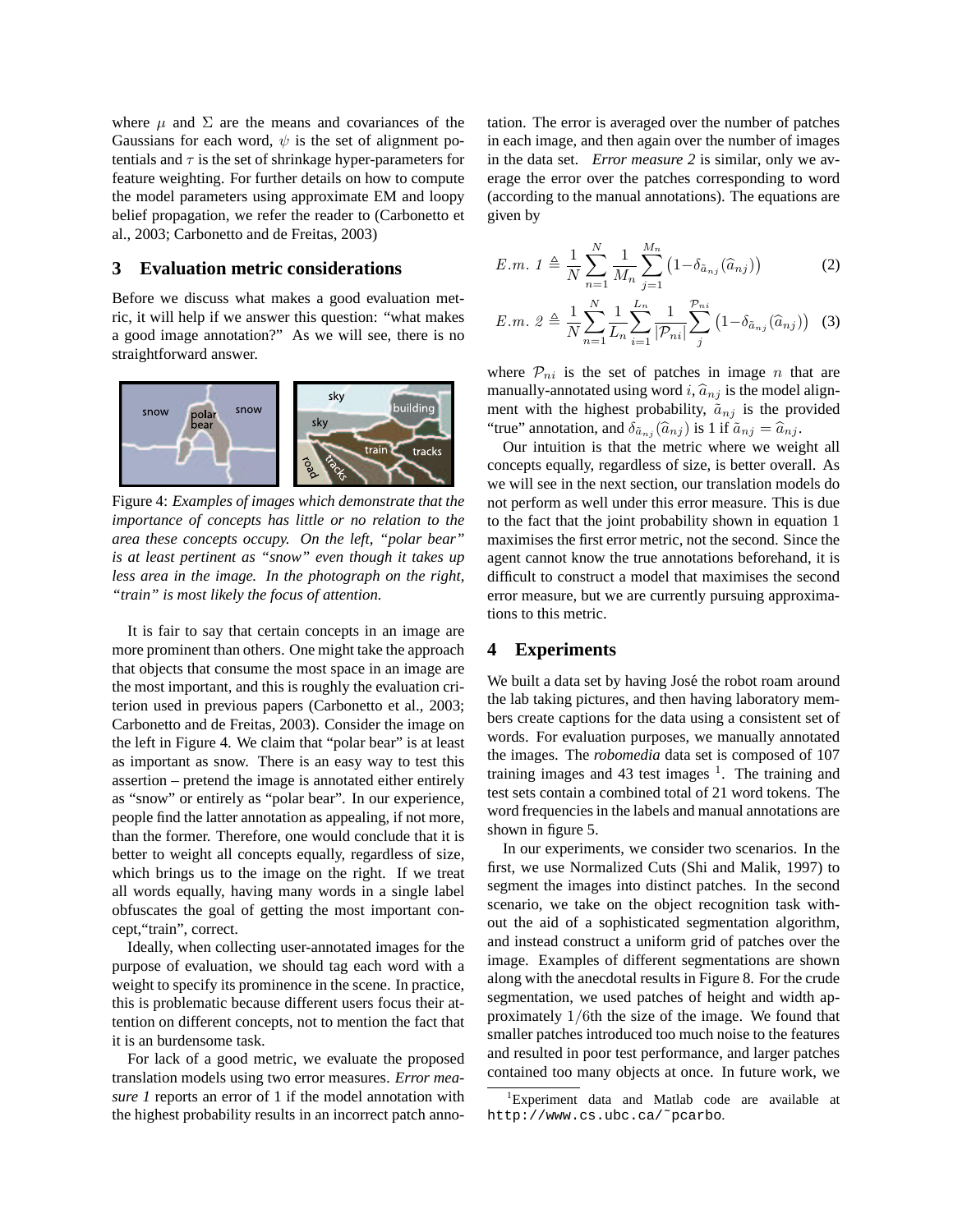|               | LABEL%       |                   | ANNOTATION%! |             | <b>PRECISION</b> |             |
|---------------|--------------|-------------------|--------------|-------------|------------------|-------------|
| <b>WORD</b>   | <b>TRAIN</b> | TEST <sup>+</sup> | <b>TRAIN</b> | <b>TEST</b> | <b>TRAIN</b>     | <b>TEST</b> |
| backpack      | 0.019        | 0.011             | 0.008        | 0.002       | 0.158            | 0.115       |
| boxes         | 0.022        | 0.011             | 0.038        | 0.028       | 0.218            | 0.081       |
| cabinets      | 0.080        | 0.066             | 0.118        | 0.081       | 0.703            | 0.792       |
| ceiling       | 0.069        | 0.066             | 0.061        | 0.063       | 0.321            | 0.347       |
| chair         | 0.131        | 0.148             | 0.112        | 0.101       | 0.294            | 0.271       |
| computer      | 0.067        | 0.071             | 0.052        | 0.065       | 0.149            | 0.144       |
| cooler        | 0.004        | n/a               | 0.002        | n/a         | 0.250            | n/a         |
| door          | 0.084        | 0.055             | 0.067        | 0.042       | 0.291            | 0.368       |
| face          | 0.011        | 0.022             | 0.001        | 0.002       | 0.067            | 0.042       |
| fan           | 0.022        | 0.011             | 0.012        | 0.005       | 0.114            | 0.133       |
| filers        | 0.030        | 0.033             | 0.028        | 0.019       | 0.064            | 0.077       |
| floor         | 0.004        | n/a               | 0.004        | n/a         | 0.407            | n/a         |
| person        | 0.022        | 0.049             | 0.018        | 0.040       | 0.254            | 0.340       |
| poster        | 0.037        | 0.033             | 0.026        | 0.021       | 0.471            | 0.368       |
| robot         | 0.011        | 0.016             | 0.008        | 0.011       | 0.030            | 0.014       |
| screen        | 0.041        | 0.049             | 0.042        | 0.051       | 0.289            | 0.263       |
| shelves       | 0.082        | 0.071             | 0.115        | 0.120       | 0.276            | 0.281       |
| table         | 0.032        | 0.038             | 0.027        | 0.049       | 0.160            | 0.121       |
| tv            | 0.026        | 0.027             | 0.007        | 0.007       | 0.168            | 0.106       |
| wall          | 0.103        | 0.104             | 0.109        | 0.122       | 0.216            | 0.216       |
| whiteboard    | 0.105        | 0.120             | 0.146        | 0.171       | 0.274            | 0.278       |
| <b>Totals</b> | 1.000        | 1.000             | 1.000        | 1.000       | 0.319            | 0.290       |

Figure 5: *The first four columns list the probability of finding a particular word in a label and a manually annotated patch, in the* robomedia *training and test sets. The final two columns show the precision of the translation model* tMRF *using the grid segmentation for each token, averaged over the 12 trials. Precision is defined as the probability the model's prediction is correct for a particular word and patch. Since precision is 1 minus the error of equation 3, the total precision on both the training and test sets matches the average performance of* tMRF-patch *on Error measure 2, as shown in in Figure 7. While not presented in the table, the precision on individual words varies significantly from one one trial to the next. Note that some words do not appear in both the training and test sets, hence the* n/a.

†*The model predicts words without access to the test image labels. We provide this information for completeness.* ‡*We can use the manual annotations for evaluation purposes, but we underline the fact that an agent would not have access to the information presented in the* "Annotation %" *column.*

will investigate a hierarchical patch representation to take into account both short and long range patch interactions, as in (Freeman and Pasztor, 1999).

We compare two models. The first is the translation model where dependencies between alignments are removed for the sake of tractability, called *tInd*. The second is the translation model in which we assume dependences



Figure 6: *Correct annotations for Normalized Cuts, grid and manual segmentations. When there are multiple annotations in a single patch, any one of them is correct. Even when both are correct, the grid segmentation is usually more precise and, as a result, more closely approximates generic object recognition.*

between adjacent alignments in the image. This model is denoted by *tMRF*. We represent the sophisticated and crude segmentation scenarios by *-seg* and *-patch*, respectively.

One admonition regarding the evaluation procedure: a translation is deemed correct if at least one of the patches corresponds to the model's prediction. In a manner of speaking, when a segment encompasses several concepts, we are giving the model the benefit of the doubt. For example, according to our evaluation the annotations for both the grid and Normalized Cuts segmentations shown in Figure 6 correct. However, from observation the grid segmentation provides a more precise object recognition. As a result, evaluation can be unreliable when Normalized Cuts offers poor segmentations. It is also important to remember that the *true result* images shown in the second column of Figure 8 are idealisations.

Experimental results on 12 trials are shown in Figure 7, and selected annotations predicted by the *tMRF* model on the test set are shown in Figure 8. The most significant result is that the contextual translation model performs the best overall, and performs equally well when supplied with either Normalized Cuts or a naive segmentations. We stress that even though the models trained using both the grid and Normalized Cuts segmentations are displayed on the same plots, in Figure 6 we indicate that *object recognition using the grid segmentation is generally more precise, given the same evaluation result in Figure 7*. Learning contextual dependencies between alignment appears to improve performance, despite the large amount of noise and the increase in the number of model parameters that have to be learned. The contex-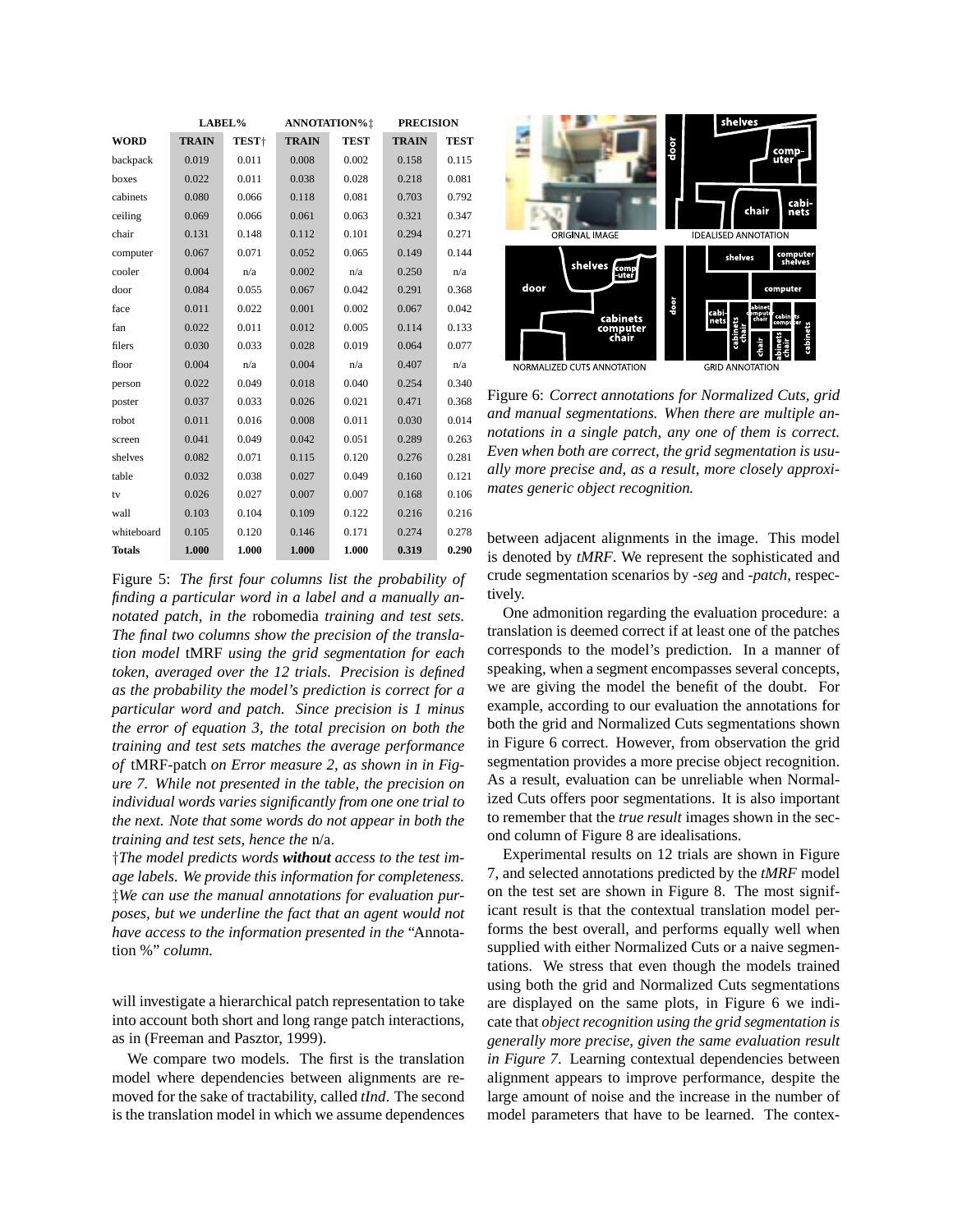

Figure 7: Results using Error measures 1 and 2 on the robomedia training and test sets, displayed using a Box-and-Whisker plot. The middle line of a box represents the median. The central box represents the values from the 25 to 75 percentile, using the upper and lower statistical medians. The horizontal line extends from the minimum to the maximum value, excluding outside and far out values which are displayed as separate points. The dotted line at the top *is the random prediction upper bound. Overall, the contextual model* tMRF *is an improvement over the independent model,* tInd. *On average,* tMRF *tends to perform equally well using the sophisticated or naive patch segmentations.*

tual model also tends to produce more visually appealing annotations since they the translations smoothed over neighbourhoods of patches.

The performance of the contextual translation model on individual words on the training and test sets is shown in Figure 5, averaged over the trials. Since our approximate EM training a local maximum point estimate for the joint posterior and the initial model parameters are

set to random values, we obtain a great deal of variance from one trial to the next, as observed in the Box-and-Whisker plots in Figure 7. While not shown in Figure 5, we have noticed considerable variation in what words are predicted with high precision. For example, the word "ceiling" is predicted with an average success rate of 0.347, although the precision on individual trials ranges from 0 to 0.842.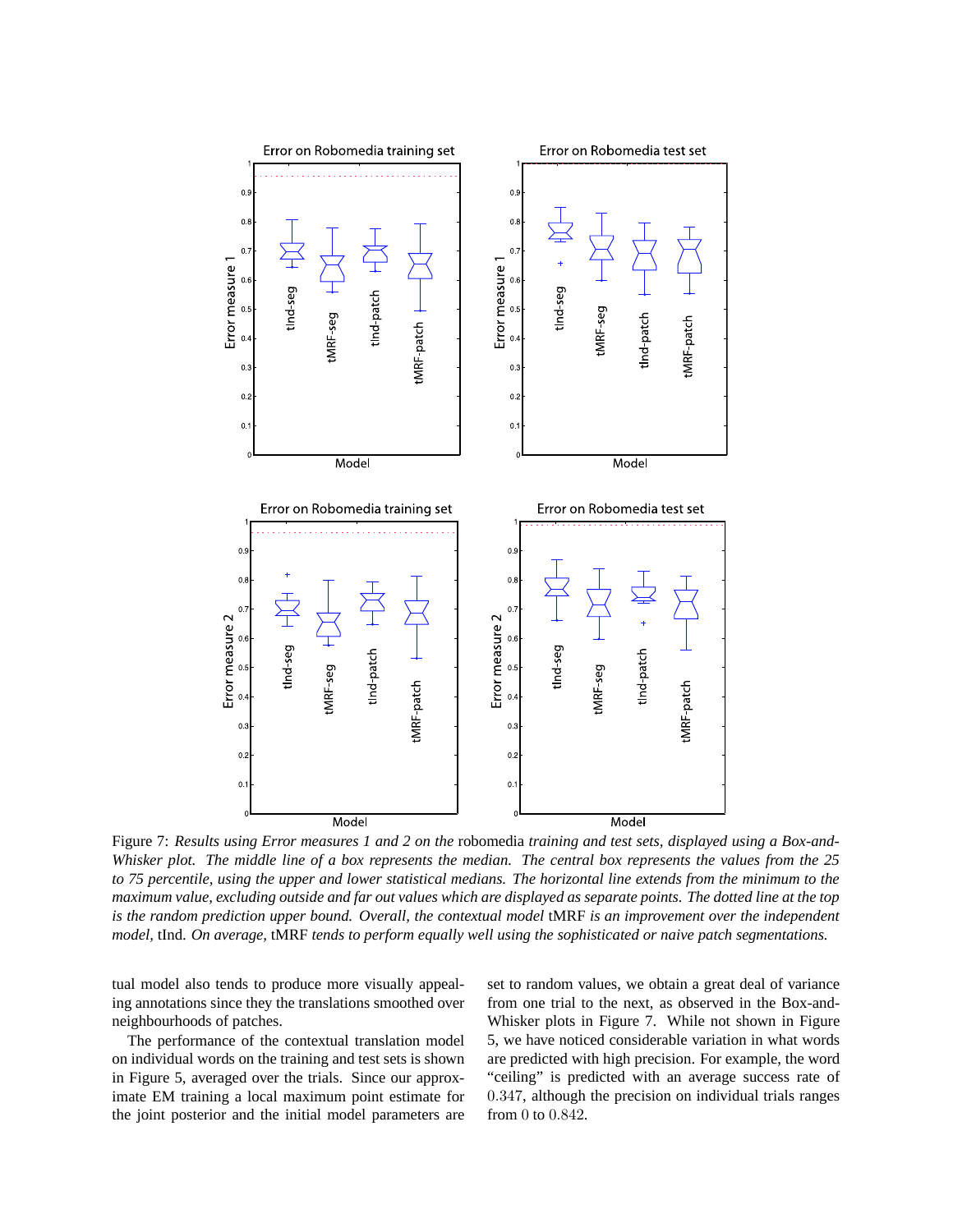

Figure 8: *Selected annotations on the* robomedia *test data predicted by the contextual (tMRF) translation model. We* show our model's predictions using both sophisticated and crude segmentations. The "true" annotations are shown in the second column. Notice that the annotations using Normalized Cuts tend to be more visually appealing compared to the rectangular grid, but intuition is probably misleading: the error measures in Figure 7 demonstrate that both segmentations produce equally accurate results. It is also important to note that these annotations are probabilistic; *for clarity we only display results with the highest probability.*

From the Bayesian feature weighting priors  $\tau$  placed on the word cluster means, we can deduce the relative importance of our feature set. In our experiments, luminance and vertical position in the image are the two most important features.

## **5 Discussion and conclusion**

Our experiments suggest that we can eliminate the costly step of segmentation without incurring a penalty to the object recognition task. This realisation allows us to remove the main computational bottleneck and pursue realtime learning in a mobile robot setting. Moreover, by introducing spatial relationships into the model, we maintain a degree of consistency between individual patch annotations. We can consider this to be an early form of segmentation that takes advantage of both high-level and low-level information. Thus, we are solving both the segmentation and recognition problems simultaneously. However, we emphasize the need for further investigation to pin down the role of segmentation in the image translation process.